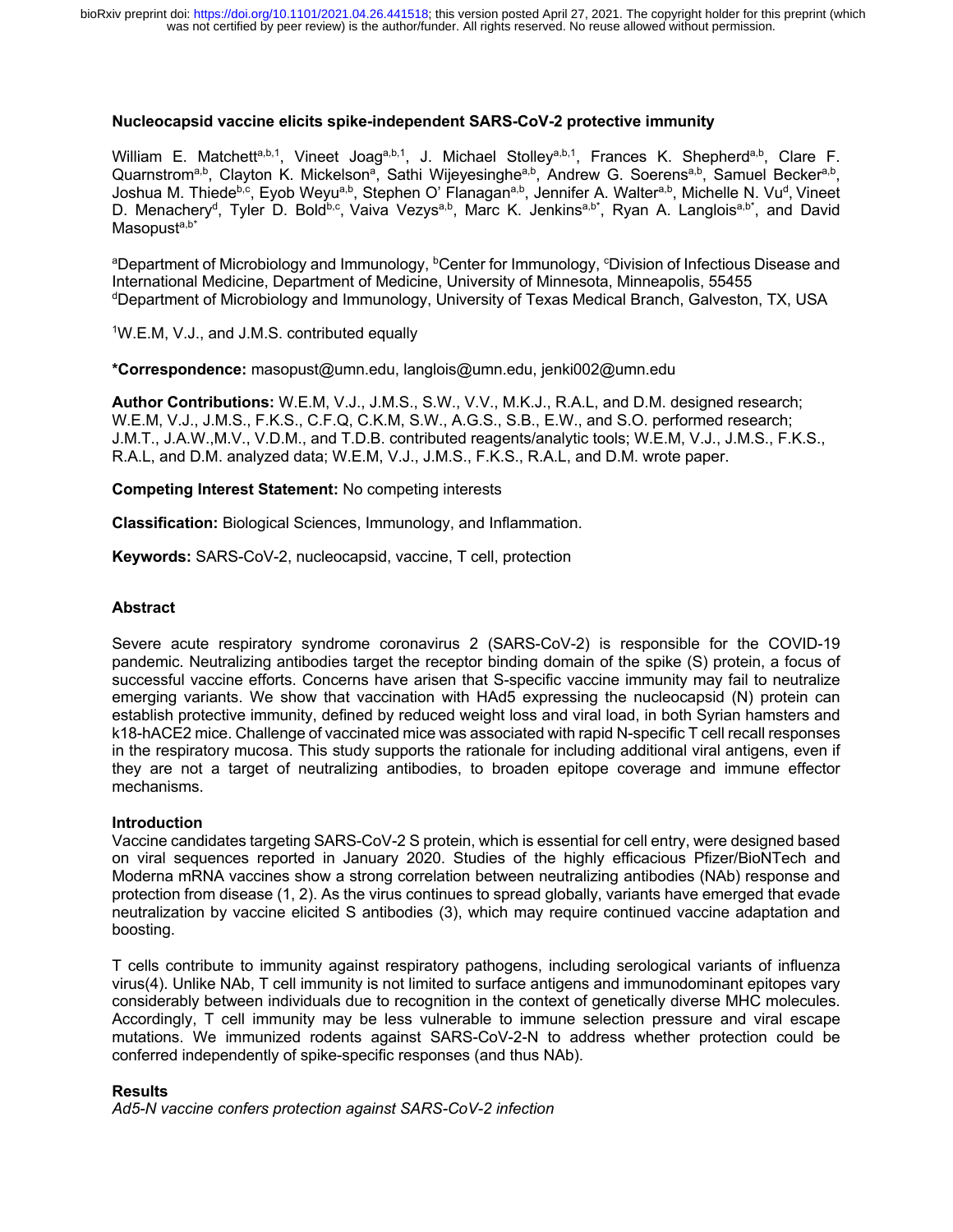Outbred Syrian hamsters are permissive to SARS-CoV-2 infection. We vaccinated hamsters intravenously (IV) with a human adenovirus serotype 5 (Ad5) vector expressing the N sequence (Ad5-N) derived from USA-WA1/2021 strain (WA) or a control Ad5 vector lacking a SARS-CoV2 sequence (Ad5-NULL). 7-8 weeks later, animals were challenged intranasally with 6.8x10<sup>4</sup> pfu WA SARS-CoV-2. Vaccination reduced weight loss (Fig. 1A, B). Vaccinated hamsters were also challenged with WA or a variant strain B.1.1.7, which contains two amino acid substitutions in N that do not occur within the  $N_{219-227}$  immunodominant epitope that we previously defined in C57Bl/6 mice (5). Vaccination elicited a significant 30-fold (WA) and 12-fold (B.1.1.7) reduction in median lung viral titer three days following challenge, though the latter was not significant. We next immunized transgenic K18-hACE2 (K18) mice that are highly susceptible to SARS-CoV-2 (6). Ad5-N vaccinated K18 mice experienced significantly reduced weight loss (Fig. 1D, E) and mortality, with 75% surviving challenge vs. 0% in the Ad5-NULL vaccinated group (Fig. 1F) upon challenge with 300 pfu WA SARS-CoV-2.

### *Memory T cells respond to SARS-CoV-2 challenge*

Vaccination established SARS-CoV-2-N219-227-specific memory CD8 T cells that persisted in lung, airways, and spleen from 40 to 86 days, and increased in lung draining mediastinal lymph node (Fig. 2A), which may result from accumulation of resident memory T cells (7). We examined whether T cells in vaccinated mice participated in the response four days after WA SARS-CoV-2 challenge. Vaccinated mice showed a ~3.8 log10 reduction in lung viral load (Fig. 2B). Combined antibody-mediated CD4 and CD8b depletion prior to challenge partially abrogated protection, although T cell depletion was not absolute in lungs and elevated N219-227 -specific CD8 T cell responses were still observed in vaccinated mice (Fig. 2B and data not shown).

Intranasal challenge increased granzyme B+ N219-227-specific CD8 T cells in the pulmonary mucosa (Fig. 2C). Total N219-227-specific CD8 T cells substantially increased in both lung parenchyma (IVneg, defined by the absence of intravascular anti-CD8a staining, as previously described (8)) and draining mediastinal lymph node, moderately decreased in spleen, and substantially decreased in the lung vasculature (IVpos, Fig. 2D). These data indicate that vaccine-elicited memory CD8 T cells underwent rapid reactivation and migration to the site of viral challenge, and that T cells may have contributed to viral control.

### **Discussion**

The rapidity and success of SARS-CoV-2 vaccine development and deployment is unprecedented. Most strategies, including vaccines licensed for emergency use in the USA, rely solely on the viral spike. Spike is a logical choice because it contains the receptor binding domain that is the main target of NAb. Nevertheless, SARS-CoV-2 is likely to become endemic. Viral variants have emerged that escape vaccineelicited NAb, and SARS-CoV-2 may continue to evolve with or without selection pressure from increased global immunity. This study provides evidence in rodents that immunological memory to additional antigens could provide protection, which may involve memory T cells or non-neutralizing antibodies. It appears likely that viral evolution will necessitate vaccine evolution and booster immunizations that address emergent variants. This study supports the rationale for including additional viral antigens into future vaccine candidates to broaden epitope diversity and protection while limiting opportunities for viral escape.

### **Materials and Methods**

Rodent vaccination, SARS-CoV-2 challenges, assessment of viral titer and T cell responses and other methods are described in extended methods.

# **Acknowledgments**

We thank the Biosafety Level 3 Program at the University of Minnesota. Supported by the Office of the Dean of the University of Minnesota Medical School and UMN-Mayo Partnership for Biotechnology and Medical Genomics. SARS-CoV-2, Isolate USA-WA1/2020 and the B.1.1.7. variant were obtained through WRCEVA at UTMB. W.E.M., V.J., J.M.S., S.W., and J.M.T. were supported NIH T32 HL007741, the Canadian Institutes of Health Research Fellowship, NIH T90 DE 022732, F30 DK114942 and NIH T32 AI055433 respectively.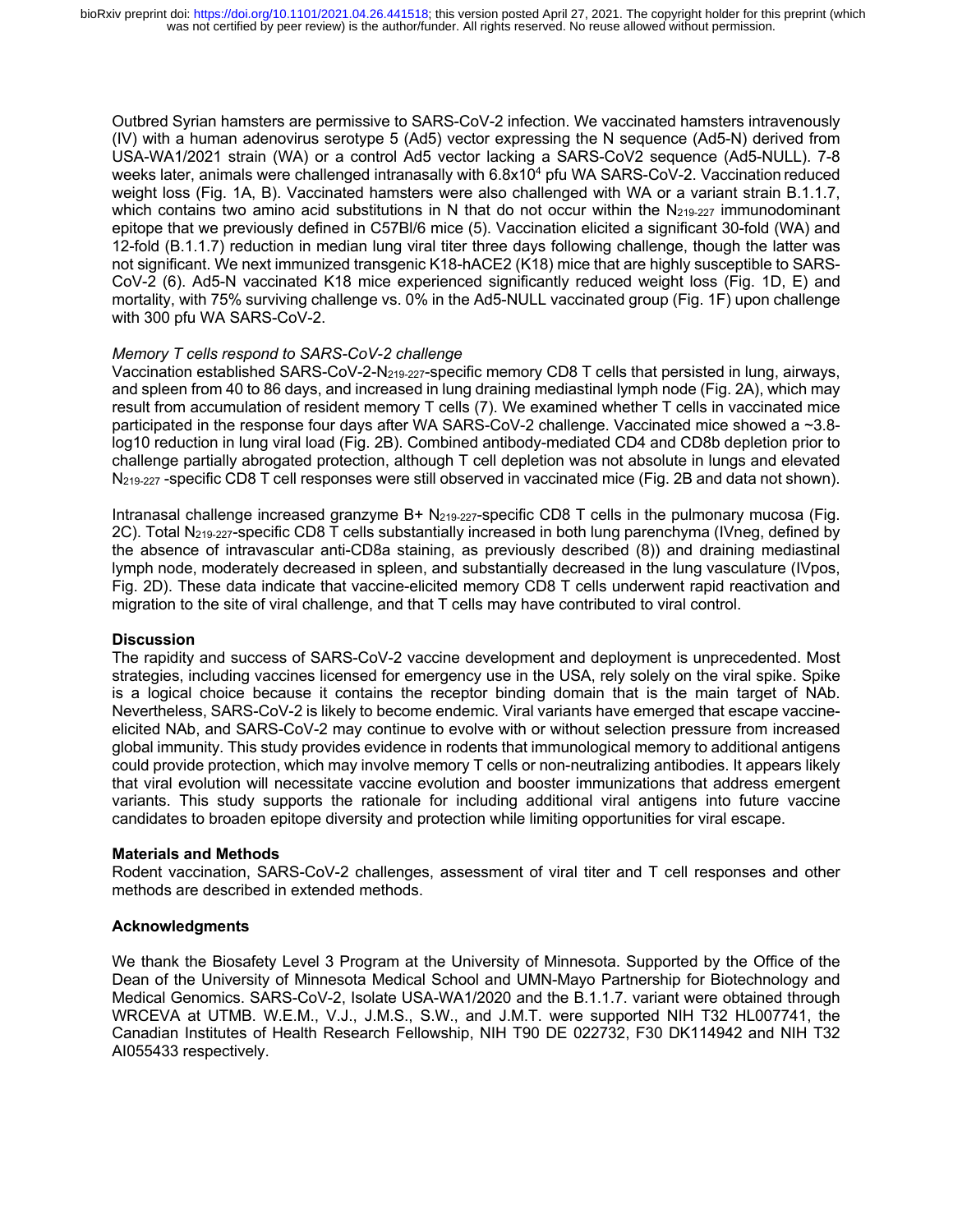# **References**

1. A. T. Widge, *et al.*, Durability of Responses after SARS-CoV-2 mRNA-1273 Vaccination. *New Engl J Med* **384**, 80–82 (2020).

2. F. P. Polack, *et al.*, Safety and Efficacy of the BNT162b2 mRNA Covid-19 Vaccine. *New Engl J Med* **383**, 2603–2615 (2020).

3. W. F. Garcia-Beltran, *et al.*, Multiple SARS-CoV-2 variants escape neutralization by vaccine-induced humoral immunity. *Cell* (2021) https:/doi.org/10.1016/j.cell.2021.03.013.

4. A. F. Altenburg, G. F. Rimmelzwaan, R. D. de Vries, Virus-specific T cells as correlate of (cross-) protective immunity against influenza. *Vaccine* **33**, 500–506 (2015).

5. V. Joag, *et al.*, Cutting Edge: Mouse SARS-CoV-2 Epitope Reveals Infection and Vaccine-Elicited CD8 T Cell Responses. *J Immunol*, ji2001400 (2021).

6. E. S. Winkler, *et al.*, SARS-CoV-2 infection of human ACE2-transgenic mice causes severe lung inflammation and impaired function. *Nat Immunol* **21**, 1327–1335 (2020).

7. J. M. Stolley, *et al.*, Retrograde migration supplies resident memory T cells to lung-draining LN after influenza infection. *J Exp Med* **217** (2020).

8. K. G. Anderson, *et al.*, Intravascular staining for discrimination of vascular and tissue leukocytes. *Nat Protoc* **9**, 209–222 (2014).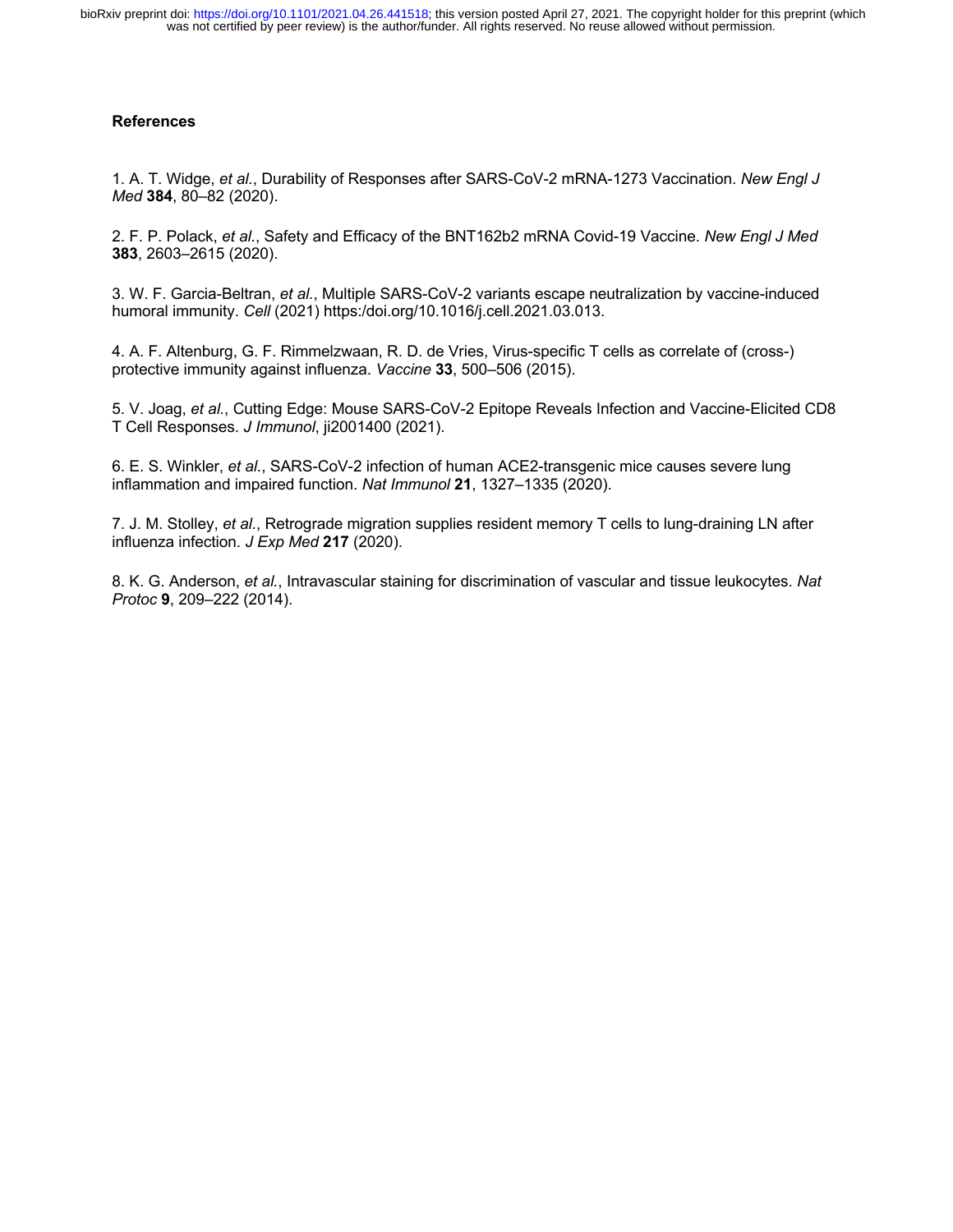was not certified by peer review) is the author/funder. All rights reserved. No reuse allowed without permission. bioRxiv preprint doi: [https://doi.org/10.1101/2021.04.26.441518;](https://doi.org/10.1101/2021.04.26.441518) this version posted April 27, 2021. The copyright holder for this preprint (which





**Figure 1. Ad5-N vaccine confers protection against SARS-CoV-2 infection**. **A**) Median and **B**) peak weight change after vaccinated hamsters were challenged 7-8 weeks later with WA SARS-CoV-2. **C**) Lung viral titers three days post-challenge with WA (*left*) or B.1.1.7 (*right*) SARS-CoV-2. **D**) Median and **E**) peak weight change (dashed lines represent humane endpoint), and **F**) survival of vaccinated K18-hACE2 mice following intranasal WA SARS-CoV-2 challenge. Bars denote median and interquartile range \*, *P < 0.05;*  \*\*, *P < 0.01*; \*\*\*, *P < 0.001*. Individual comparisons were analyzed using two-sided Mann–Whitney tests (**A-E**) using Bonferroni-Dunn correction for multiple comparisons (**A, D**) and survival by the log-rank test (**F**).